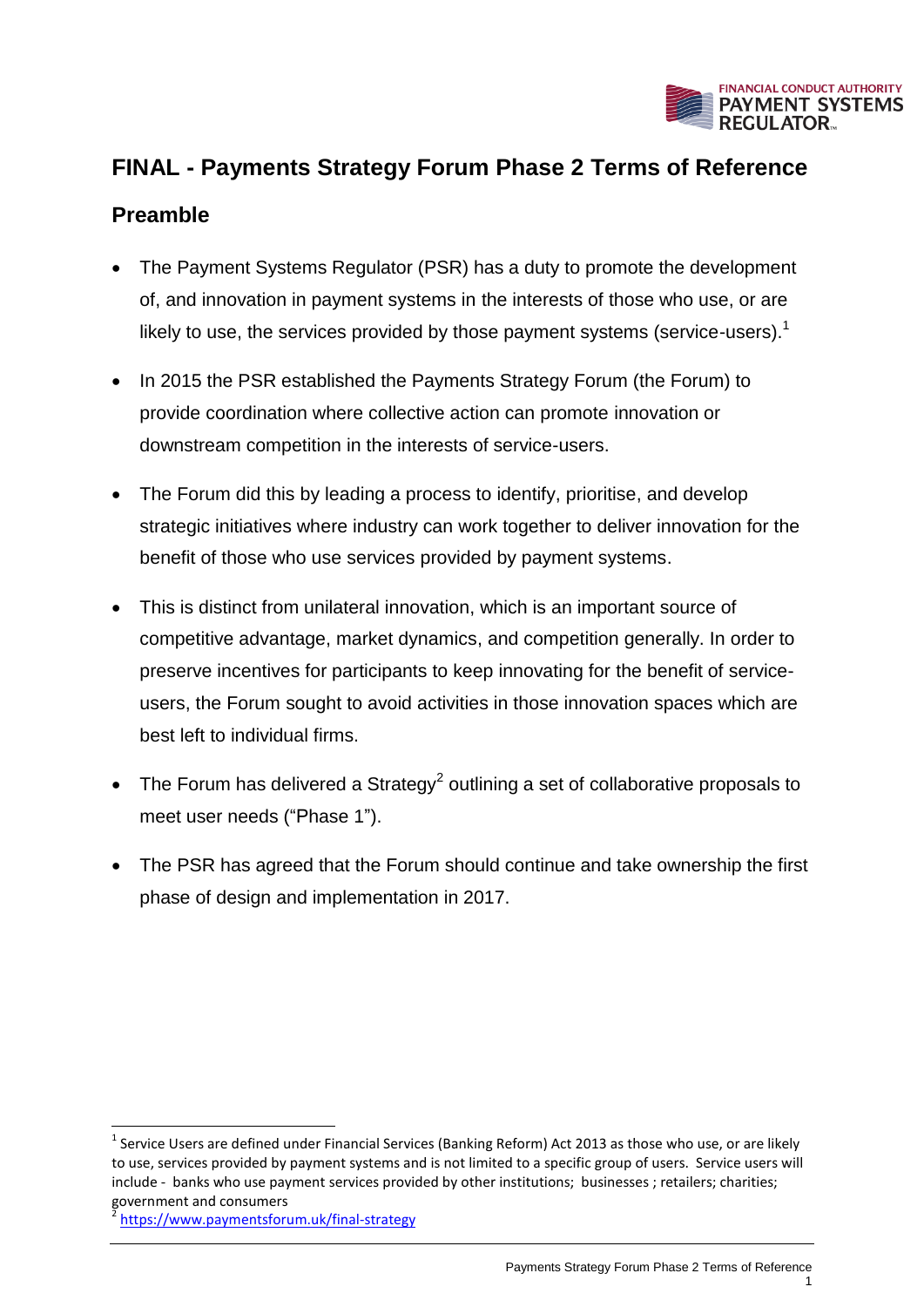

## **Principles**

- The Forum subscribes to the following principles:
	- a) Puts the interest of service-users at the center of its deliberations.
	- b) Being open and transparent in its deliberations.
	- c) Ensuring payment systems are secure, stable, and resilient.
	- d) Being ambitious in outlook, challenging the status quo where necessary.
	- e) Addressing root causes, not just symptoms.
	- f) Setting a realistic agenda for success, with the right model for governance, delivery, and funding.
	- g) Aligning with UK regulatory, technological, and market developments

#### **Scope, activities, and deliverables**

- The Forum is tasked with progressing the necessary implementation activities in 2017 as set out in the final Strategy, including:
- **New Payments Architecture (NPA)**
	- **By July 2017**, the Forum will design and document its draft NPA "blueprint" for public consultation. This will include:
		- i. detailed user requirements and rules for Request to Pay, Assurance Data, Enhanced Data, and any additional considerations relating to user needs in the cards space.
		- ii. results from designed / scripted pilot and transitional arrangements design.
		- iii. a detailed implementation plan and Cost Benefit Analysis.
		- iv. development of a funding / charging model that provides the right incentives on all parties to ensure the Forum's Strategic Objectives (including security, resilience, and stability; versatility and responsiveness to end user needs; and efficiency) continue to be met.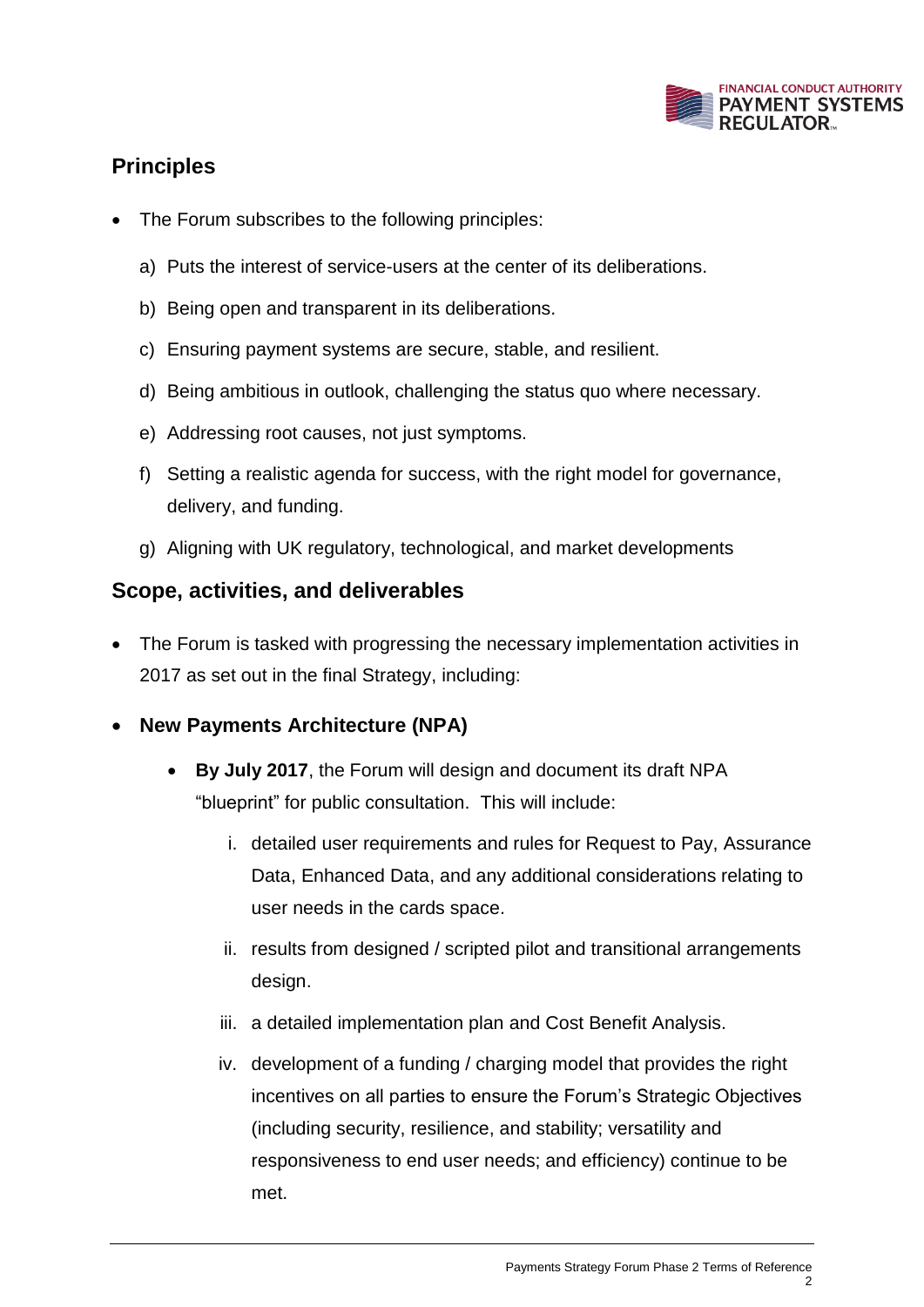

- **By end 2017**, the Forum will finalise its design work and implementation planning and handover to the New Payment Systems Operator (NPSO). This will include addressing feedback from the public consultation and additional work on API development and standards definition. The Forum will engage with the existing PSOs and the New PSO as appropriate during 2017 to facilitate a smooth handover at the end of 2017.
- In designing the "Blueprint" and its implementation plan, the Forum will take into account all relevant industry initiatives, including the PSR market review into the ownership and competitiveness of infrastructure provision; the Bank of England's strategic review of RTGS; the CMA's open banking remedies and the implementation of PSD2.
- The core principles which should underpin the detailed design of the NPA are:
	- i. A single set of standards and rules
	- ii. End-to-end interoperability (including open APIs and a common messaging standard)
	- iii. A thin central infrastructure (if any)
	- iv. A focus on security and resilience, with financial stability a key focus
- In accordance with these principles, the design of the NPA would be expected to drive competition and innovation in the interests of service users.

#### **Financial Crime Solutions**

- **By July 2017,** The Forum will deliver on the following solutions:
	- i. **Guidelines for Identity Verification, Authentication and Risk Assessment**. The Forum will move implementation forwards initially, and will seek to confirm ownership and proceed with a handover to the appropriate entity.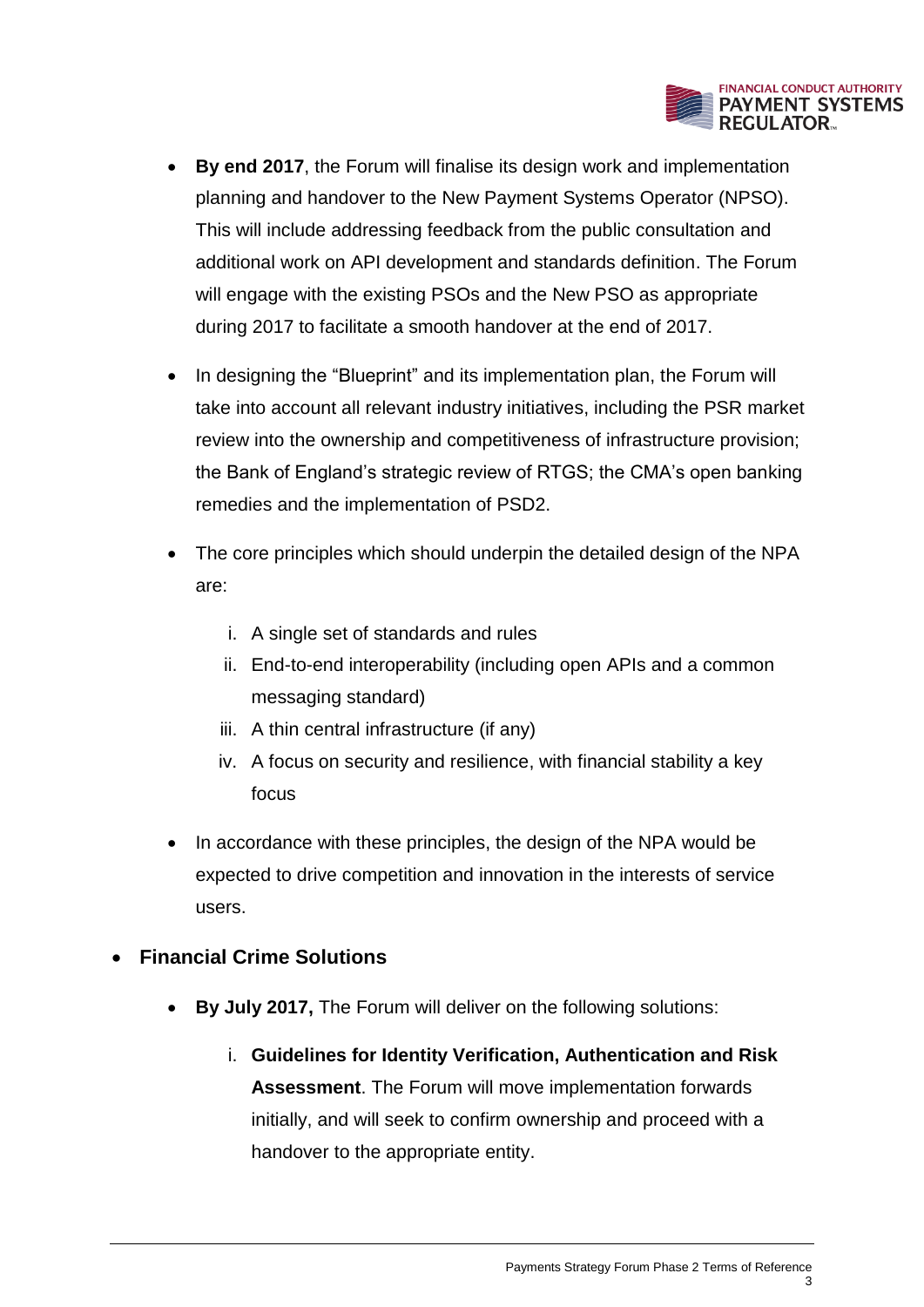

- ii. **Payment Transaction Data Sharing & Data Analytics.** The Forum will manage the delivery for this solution, including high-level design and delivery/procurement approach, and will propose an industry self-regulating body to be responsible for completing the design / specification and leading the delivery phase.
- iii. **Financial Crime Intelligence Sharing**. The Forum will hand over the solution to an appropriate industry body. This will involve collaborating with existing bodies (e.g. Joint Fraud Taskforce, Financial Fraud Action UK and the Joint Money Laundering Intelligence Taskforce) to agree handover by 01st July 2017.
- iv. **Trusted KYC Data Sharing**. The Forum will undertake additional analysis to confirm viability including potential delivery by the competitive market.
- v. **Enhancement of Sanctions Data Quality.** The Forum will engage with HM Treasury and the Office of Financial Sanctions Implementation (OFSI) to understand how best to take forward this solution.
- vi. **Customer Awareness & Education.** The Forum will identify the appropriate industry body to take forward the solution. The working group will engage with potential candidates such as the Joint Fraud Taskforce, the new Financial Services Trade Association, and/or Financial Fraud Action UK.
- vii. **Indirect Access Liability Models:** The Forum will liaise with stakeholders to understand concerns with the current Joint Money Laundering Steering Group (JMSLG) guidance, clarifying specific concerns for consideration by the JMLSG, and subsequent approval of any changes needed by FCA and HM Treasury.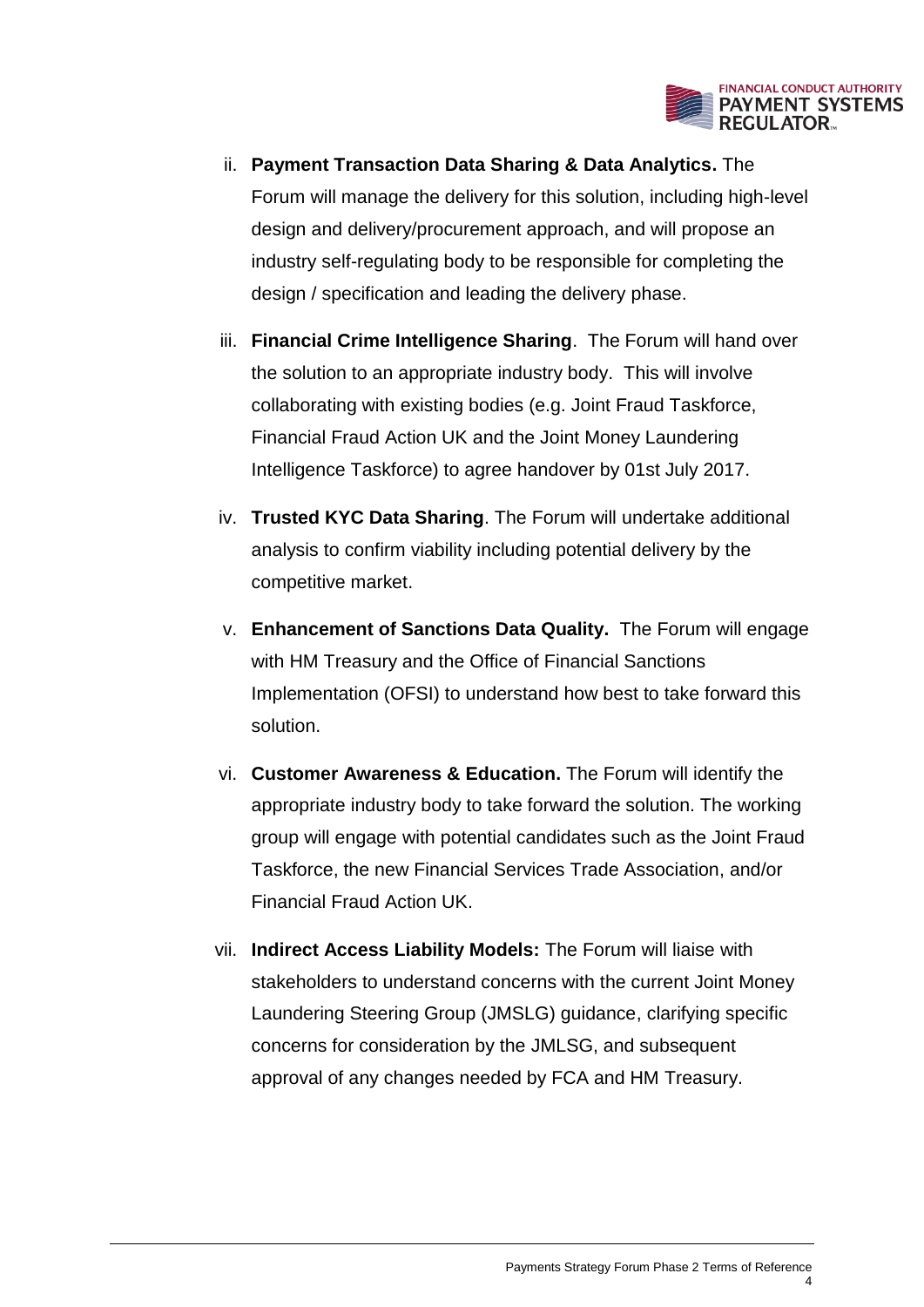

- **Data privacy considerations and any other related concerns**
	- The Forum will have regard to any data privacy considerations and related concerns as the detailed solutions are developed.
- **Monitoring the implementation of solutions progressed by other entities.**
	- This includes identifying whether progress is happening in a timely way and considering whether to recommend any intervention to address concerns if implementation is not progressing effectively.
- **Public consultation**
	- The Forum will consult on its work at an appropriate point in mid-2017.

#### **Working structures**

- The Forum will establish a working structure to progress the detailed work required to meet its scope, activities and deliverables. It is expected that industry will provide resources and where necessary fund this structure.
- To ensure alignment with relevant initiatives, the Forum will ensure that relevant organisations are properly represented within its working structures. This will include representatives from the Payment System Operators (PSOs), the Bank of England's RTGS review project team and API Implementation Entity.
- The Forum will agree the working structures' terms of references. These should include clear scope, objectives and a timetable in advance of these starting to meet.
- The Forum Chair will agree the chairs and workstream leads. Members could include individuals who are not current Forum members. The PSR, and other regulators, may choose to attend as observers.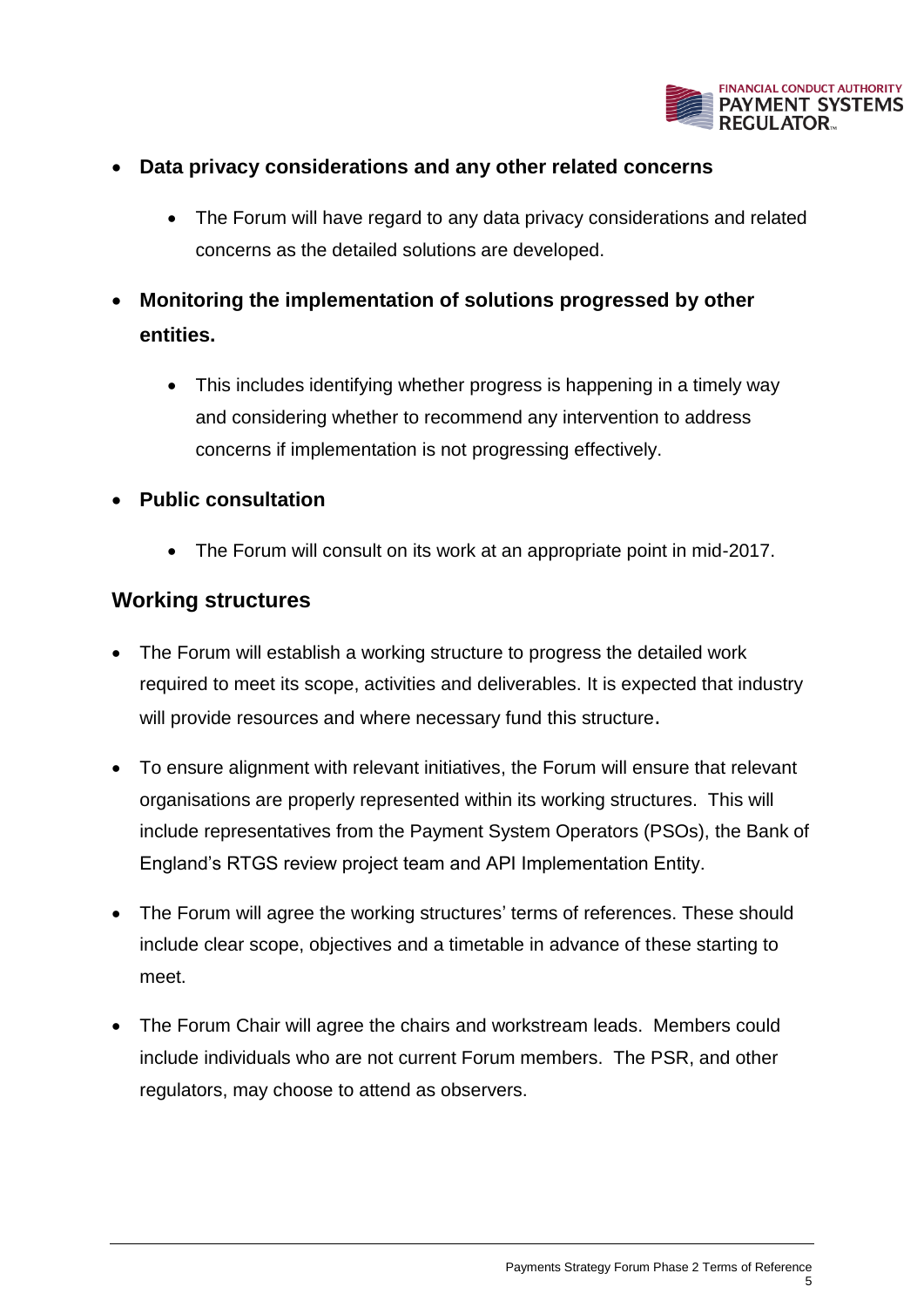

- It will be the role of the Chairs:
	- To appoint, with support from the Forum secretariat, the members of their working group, some of who are expected to be selected from the wider Payments Community.
	- To ensure their agreed scope, objectives and timeframes are being met.
	- To initiate the individual workstreams or editorial teams.
	- To report back to the Forum.
- In line with competition law, where the work of the Forum and its working structures involves cooperation between firms who would otherwise compete, stringent measures should be applied to ensure that such cooperation delivers substantial progress and real benefits for service-users. The Forum will also work to ensure that such cooperation is the only way those benefits can be realistically achieved.

## **A. Constitution of the Forum**

#### **The Forum Chair**

**.** 

- The Forum will have a Chair who is independent of payments industry interests. They will be appointed by and accountable to the PSR.
- The Chair is responsible for leadership of the Forum and ensuring its effectiveness in all aspects of its role.

#### **The Forum and the Payments Community**<sup>3</sup>

 The Forum, a focused group of senior individuals, will own the first phase of implementing the Strategy. It will have around 20 members in senior positions, with the ability to shape and make decisions on strategy and/ or policy, within their organisations and/ or their sector more broadly.

 $3$  The PSR established the Payments Community to influence the work programme of the Forum. Participation is open to everyone. The Community includes people and organisations with an interest in payment systems and services, who have indicated that they would like to contribute to shaping the Forum's work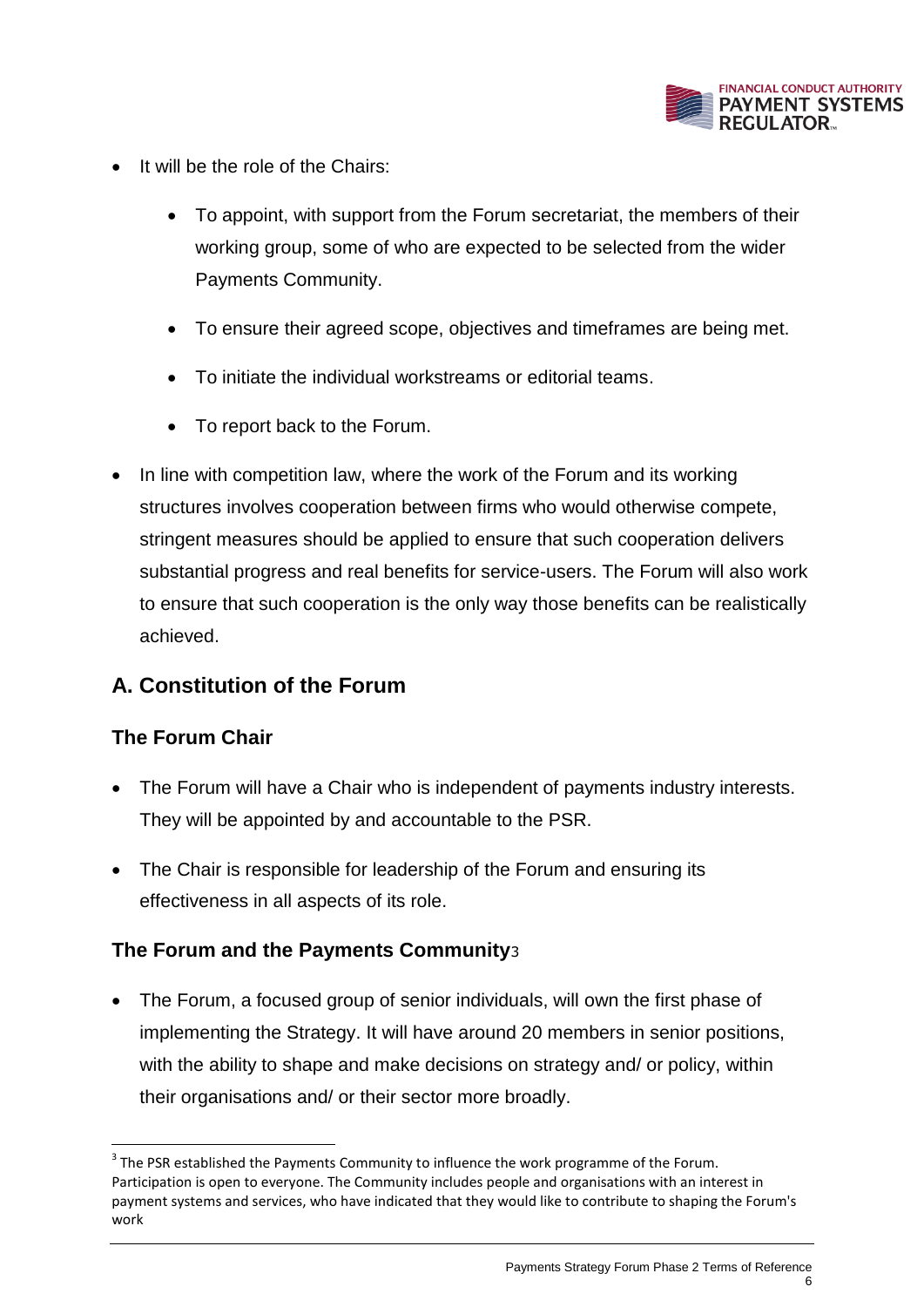

- Each member will demonstrate a track record of performance in similar roles and commitment to delivering good outcomes for the benefit of service-users. Forum members will not represent specific constituencies of stakeholders or organisations but they should be aware of the general viewpoint of their sector where such a consensus can be identified.
- The Forum will work with the Payments Community, which remains open to all interested stakeholders. It will allow the Forum to continuously engage and consult with a broader range of interested stakeholders as the Forum progresses its work.

#### **Membership and appointments**

- The Chair and the PSR will jointly manage the selection process for Forum members. The Chair and the PSR may introduce succession planning for the Forum membership at an appropriate time. A full list of Members can be found in Annex 2.
- Members who are no longer able to participate in the Forum's discussions may withdraw and be replaced. This process would be managed jointly by the Chair and the PSR.
- The Chair, in consultation with the PSR, may also consider and decide on applications for membership received on an ad hoc basis and may admit an additional member where the views of a relevant category of participant or stakeholder are not properly reflected in discussions of the existing membership, or where the new member would bring required expertise.
- To ensure independence, members should register their interests and any potential conflicts with the Chair as soon as they become aware of them.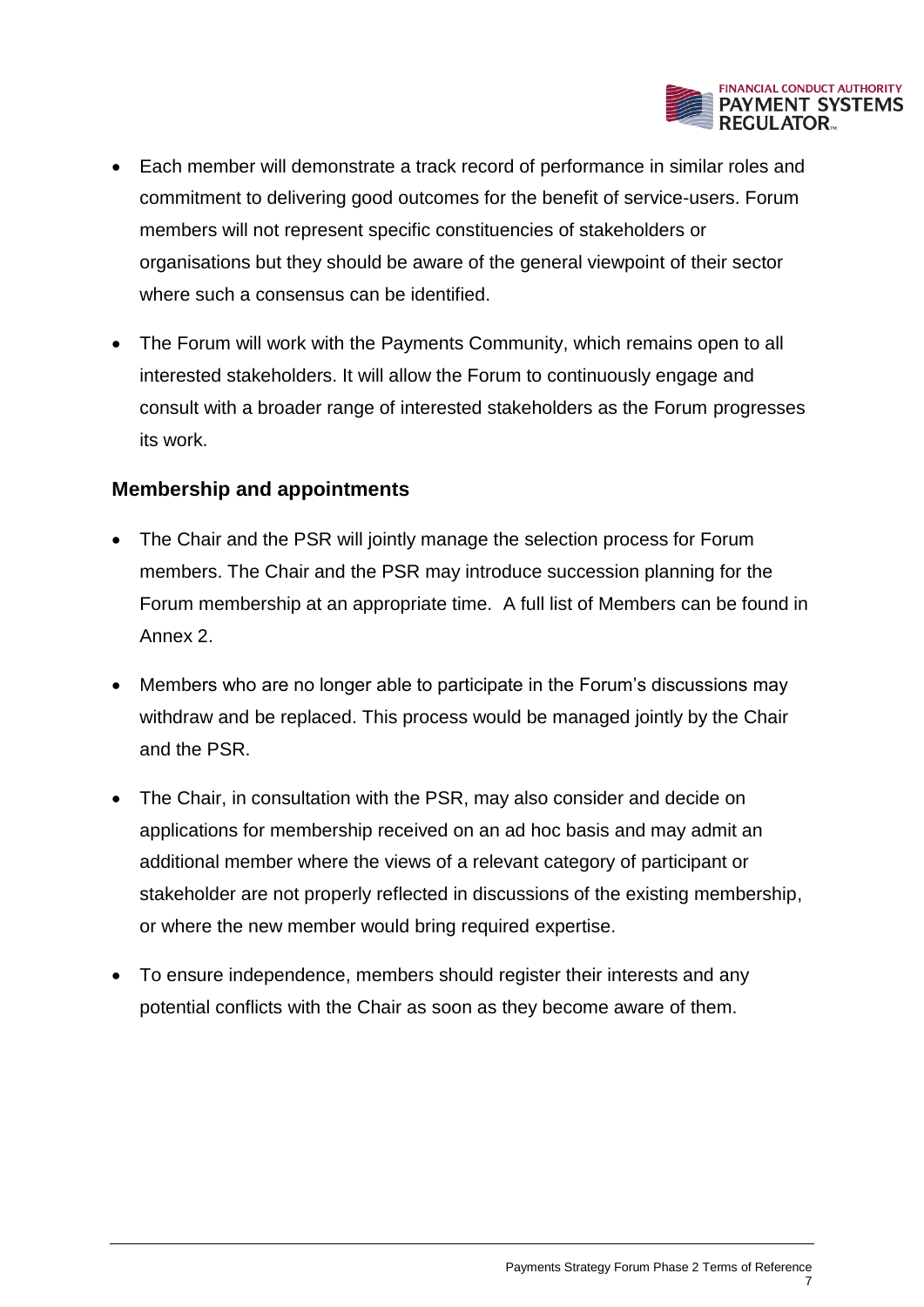

## **B. Functioning of the Forum**

- It is expected that appointed members will be present at all meetings of the Forum.
- The Chair will endeavor to achieve consensus between Forum members on priorities and recommendations under discussion. Dissenting opinions will be reflected in the minutes of the meeting.
- Where co-Chairs may disagree on matters of policy or strategic direction the Chair will be responsible for reaching a decision.
- Progress towards reaching consensus will be supported by evaluating options using robust evidence and cost benefit analysis.
- The Forum has no powers to direct its members or the wider sector to undertake any action.

#### **The role of the PSR and other authorities**

- The PSR will attend all Forum meetings and actively support the Chair where guidance is required in relation to its objectives.
- The Bank of England, the Prudential Regulation Authority and the Financial Conduct Authority will observe meetings and provide guidance to the Chair in relation to their objectives, in consultation with the PSR.
- Other Authorities may attend Forum meetings where appropriate to provide relevant input into discussions.

#### **Meetings**

- It is expected that the Forum will have at least six meetings in 2017, and there may be a number of additional stakeholder engagements or events. Additional Forum meetings may take place if members believe these are required in order to achieve their objectives.
- Minutes and a summary of meeting outputs suitable for publication through relevant channels will be approved by Forum members after each meeting.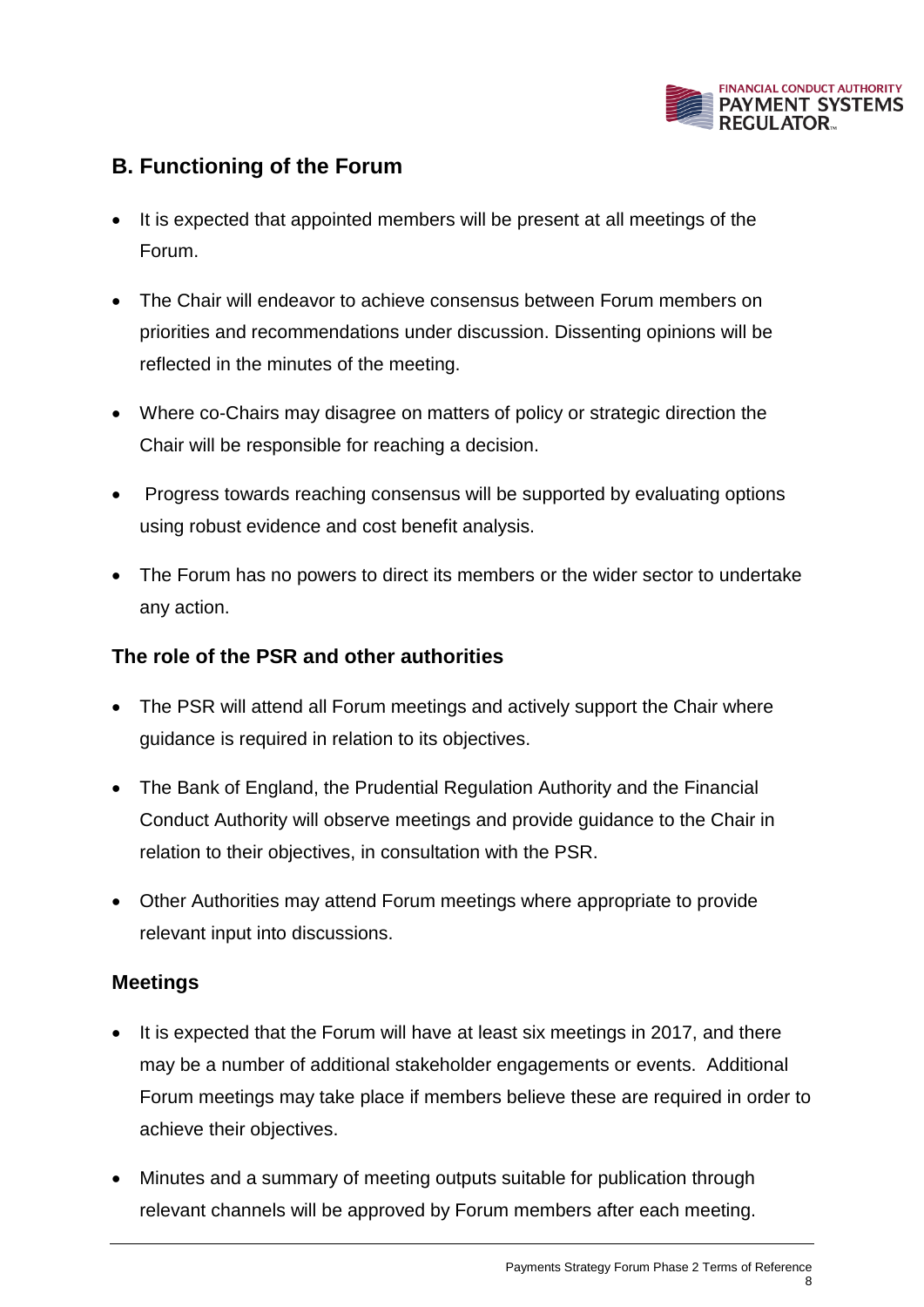

#### **Secretariat**

- The Chair will be supported by a secretariat provided by the PSR.
- The secretariat will be responsible for supporting the Forum, its meetings and related events. All Forum-related communications between Members outside of meetings will be exchanged through the Secretariat.
- Staff providing secretariat support will remain solely accountable to the PSR in the performance of their duties.

#### **Agenda**

 The agenda will be circulated in advance of Forum meetings. Forum members, the PSR and relevant authorities may suggest forward agenda items to the Chair via the secretariat.

#### **Funding and Resource**

- The Forum is expected to fund itself through industry contributions and will be responsible for identifying and securing the necessary resource to meet its scope, activities and deliverables.
- Forum members and the wider industry are expected to provide dedicated technical expertise to the Forum's working mechanisms.
- The PSR will provide Secretariat support to the Forum and the Chair.

#### **Transparency**

- All Forum meeting papers will be published on its website.
- Stakeholders with an interest in the Forum's work and who do not participate in the Forum itself will be encouraged to engage through the Forum working groups or the Payments Community.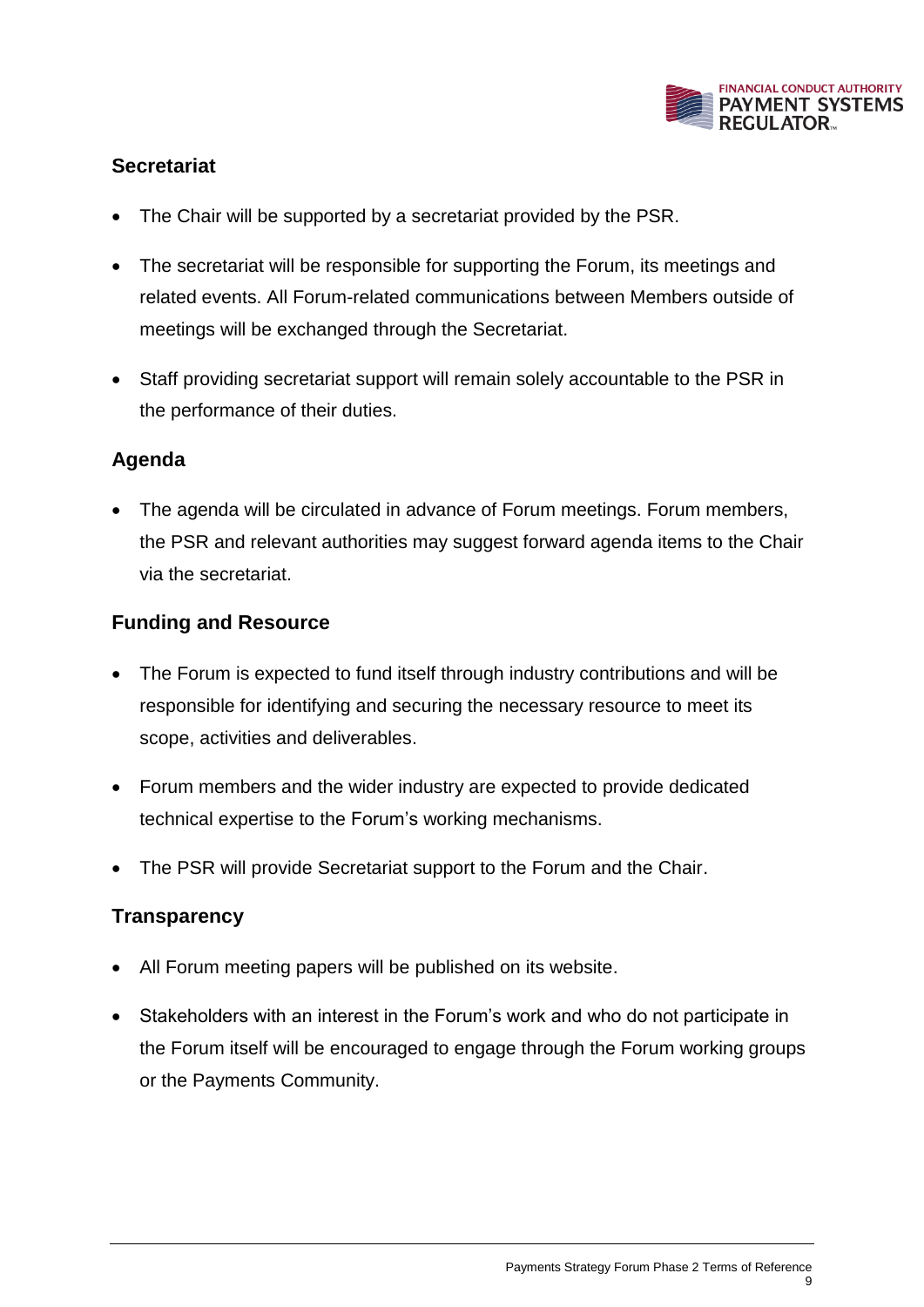

#### **Information sharing**

- The Forum Members may need to share sensitive information with each other from time to time and the PSR or the Forum may issue guidance to working groups on such exchanges for competition law purposes.
- Guidance on information sharing taking place between Forum members can be found in annex 1 below.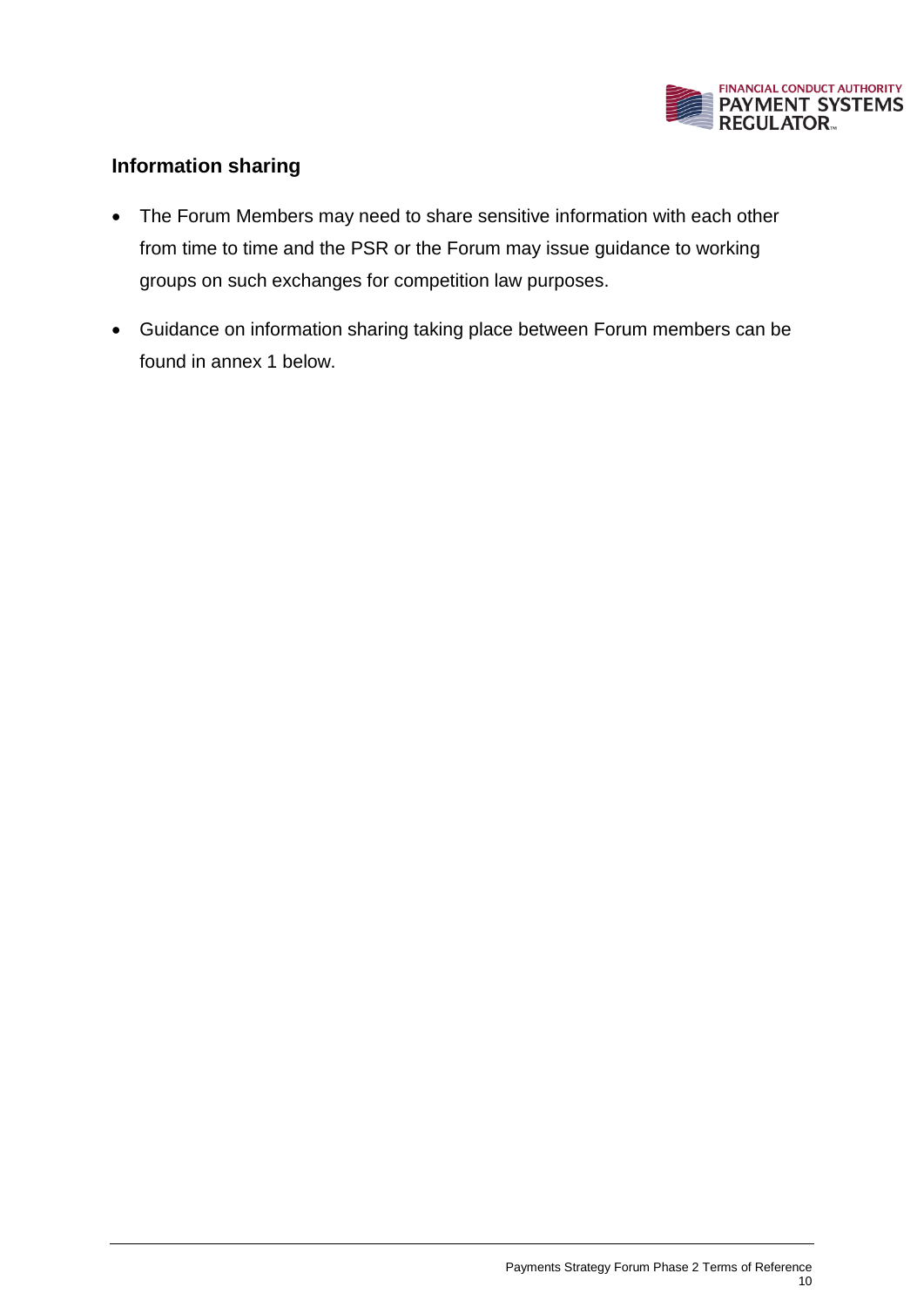

# **ANNEX 1 - Guidance on Information sharing and The Payments Strategy Forum**

#### **Introduction**

**.** 

The purpose of this note is to provide guidance to the Payments Strategy Forum ("the Forum") in respect of competition law and in the sharing of sensitive information between competitors and potential competitors.

The objective of the Forum is to identify, prioritise and deliver strategies to coordinate and drive collaboration where this is necessary to promote innovation in payment systems for the benefit of users. Such coordination necessarily involves sharing of information, sometimes between competitors in various parts of the payments industry.

The PSR is duty-bound to promote competition and is charged with enforcing competition law in relation to payment systems. The responsibility for ensuring the lawfulness of any exchange of such sensitive information between competitors rests solely with the undertakings concerned and their representatives.

#### **Information sharing and competition law**

The sharing of certain information can be damaging to the process of competition by enabling competitors to substitute coordination for competition. In certain circumstances, such information exchanges may infringe either UK or EU competition law<sup>4</sup>. Such infringements can lead to financial penalties<sup>5</sup>.

Information exchange is unlawful if it establishes a concerted practice between competitors. A concerted practice refers to a form of coordination where practical cooperation between undertakings is knowingly substituted for the risks of competition.

 $^4$  The Chapter I prohibition under the UK Competition Act 1998, prohibits:-

<sup>&</sup>quot;Agreements between undertakings, decisions by associations of undertakings or concerted practices which may affect trade within the United Kingdom and have as their object or effect the prevention, restriction or distortion of competition within the United Kingdom."

Article 101 also prohibits similar arrangements where they affect trade between EU member states. <sup>5</sup> Of up to 10% of annual turnover under the UK Competition Act 1998 and European competition law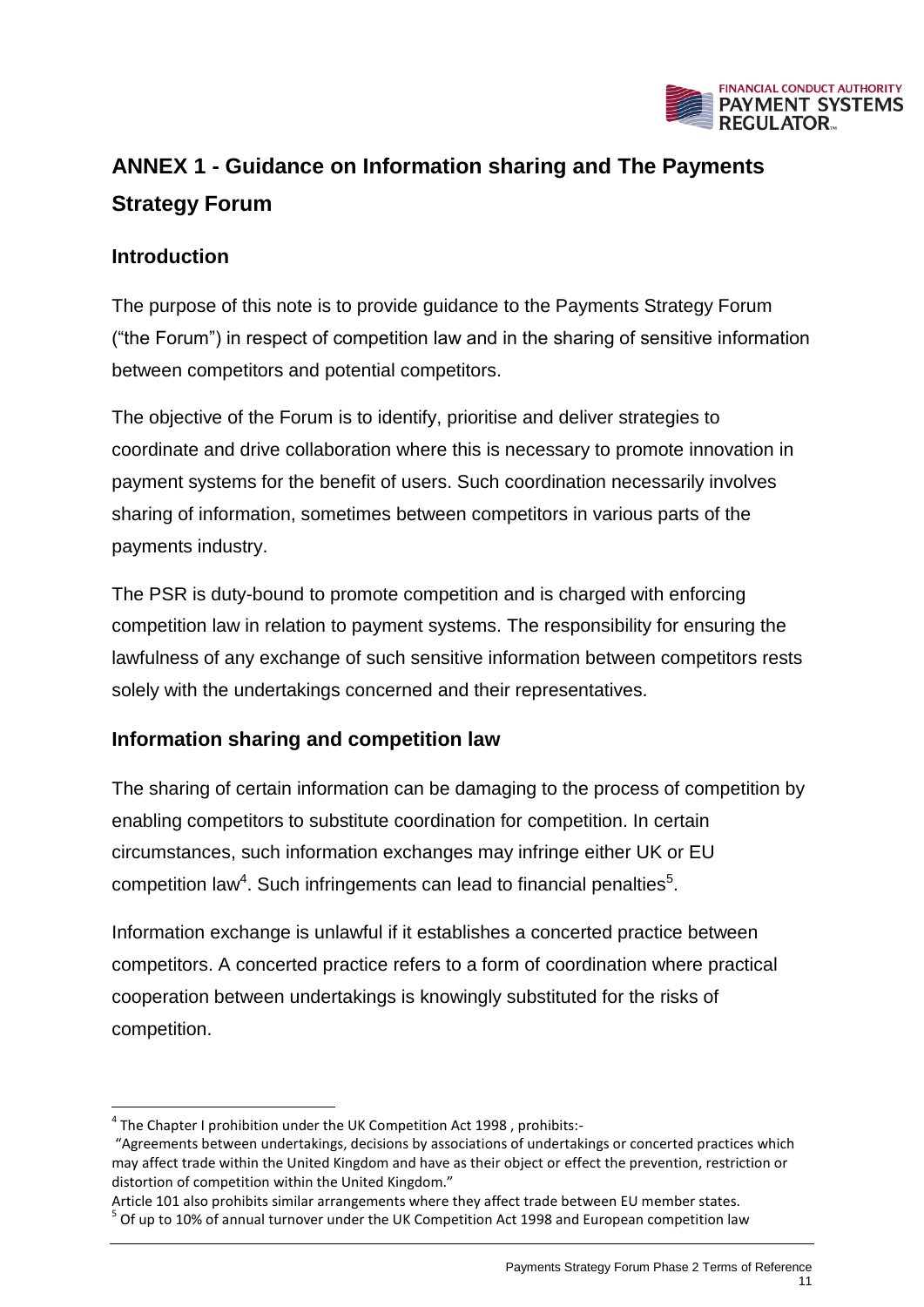

Information exchanges may distort competition in at least three ways. They may allow companies to reach a common understanding as to future commercial behavior, they may provide the basis for monitoring any departure from a collusive arrangement or they may support market foreclosure activity against new entrants.

# **Under competition law it is for competing undertakings to ensure that any cooperation or information exchange is lawful.**

Where it is likely that an information exchange may pose a problem but is nevertheless necessary for the effective working of the Forum, members will need to identify compliance risk, take legal advice and ensure that sufficient safeguards are in place *prior to sharing the information*.

### **Key Factors in assessing information exchanges6**

The effect on competition resulting from information exchange depends on the characteristics of the market in which it takes place, the nature of the firms involved as well as on the type of information that is exchanged, which may modify the relevant market environment towards one liable to coordination. It is not therefore possible to be categorical about which information exchanges are unlawful. However, it is possible to identify aspects of information exchange and the context in which they occur as problematic and likely to infringe competition law.

For an information exchange to have restrictive effects on competition within the meaning of competition law, it must be likely to have an appreciable adverse impact on one (or more) of the parameters of competition such as price, output, product quality, product variety or innovation<sup>7</sup>. Firms can exchange information if that information is genuinely in the public domain $<sup>8</sup>$ . Information is genuinely in the public</sup> domain, however, only if it has been published widely and the information is equally accessible to all competitors and customers. Similarly information which is historical, aggregated or anonymised will be generally acceptable.

1

 $<sup>6</sup>$  This is a summary only and undertakings should make themselves aware of the relevant information and</sup> circumstances when an exchange becomes unlawful.

 $^7$  Generally therefore only information exchanges between competitors will be prohibited; however, in certain situations where third party intermediaries are used as a conduit for information exchange, other information exchanges can also be unlawful

 $^8$  However, Forum members should not assume that sharing information in the Forum, which has been previously published in some way, is automatically acceptable.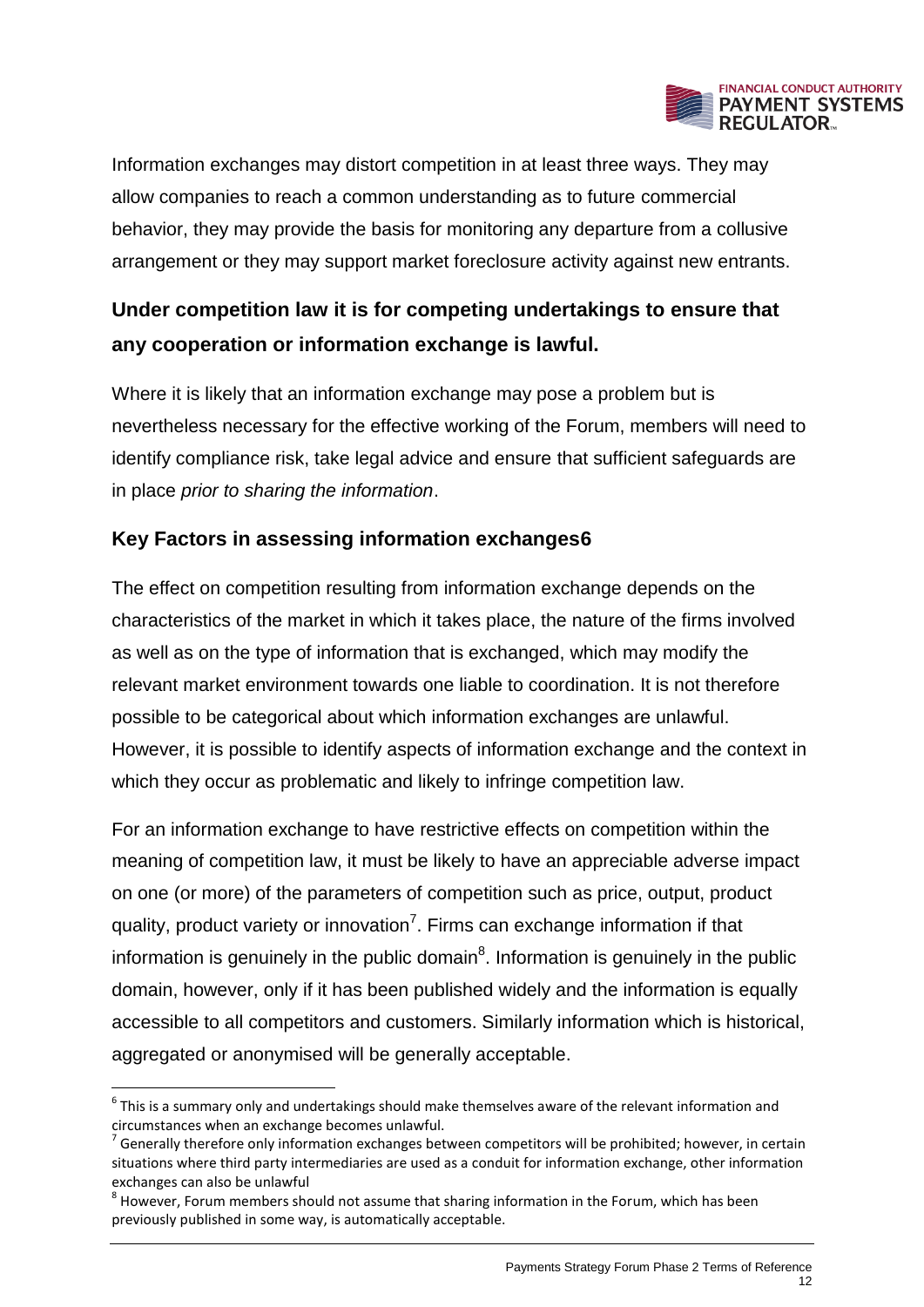

The types of information which would be inappropriate to share include prices and pricing policies, discounts and rebates and quotas or caps on production. The exchange of information may also lead to restrictions of competition where it is liable to enable undertakings to be aware of market strategies of their competitors.

#### **The Work of the Forum and Information Sharing**

In relation to the Forum, a particular issue that may arise might be the possible sharing of information which has a strategic quality. This need could arise in relation to the Forum assessing various innovative options and making recommendations. Given the risks that such information could be used to facilitate collusive activity, particular care will need to be taken by the undertakings concerned both in identifying the problem beforehand and effecting any exchange in a compliant manner.

The PSR expects and the law demands that undertakings will ensure that such exchanges are conducted lawfully by, for example, organising the aggregation or anonymisation of information.

**If members have any doubts about their legal position in sharing the information proposed, then they should avoid sharing the relevant information until they have sought independent legal advice and they have taken steps to ensure that the exchange would be lawful.**